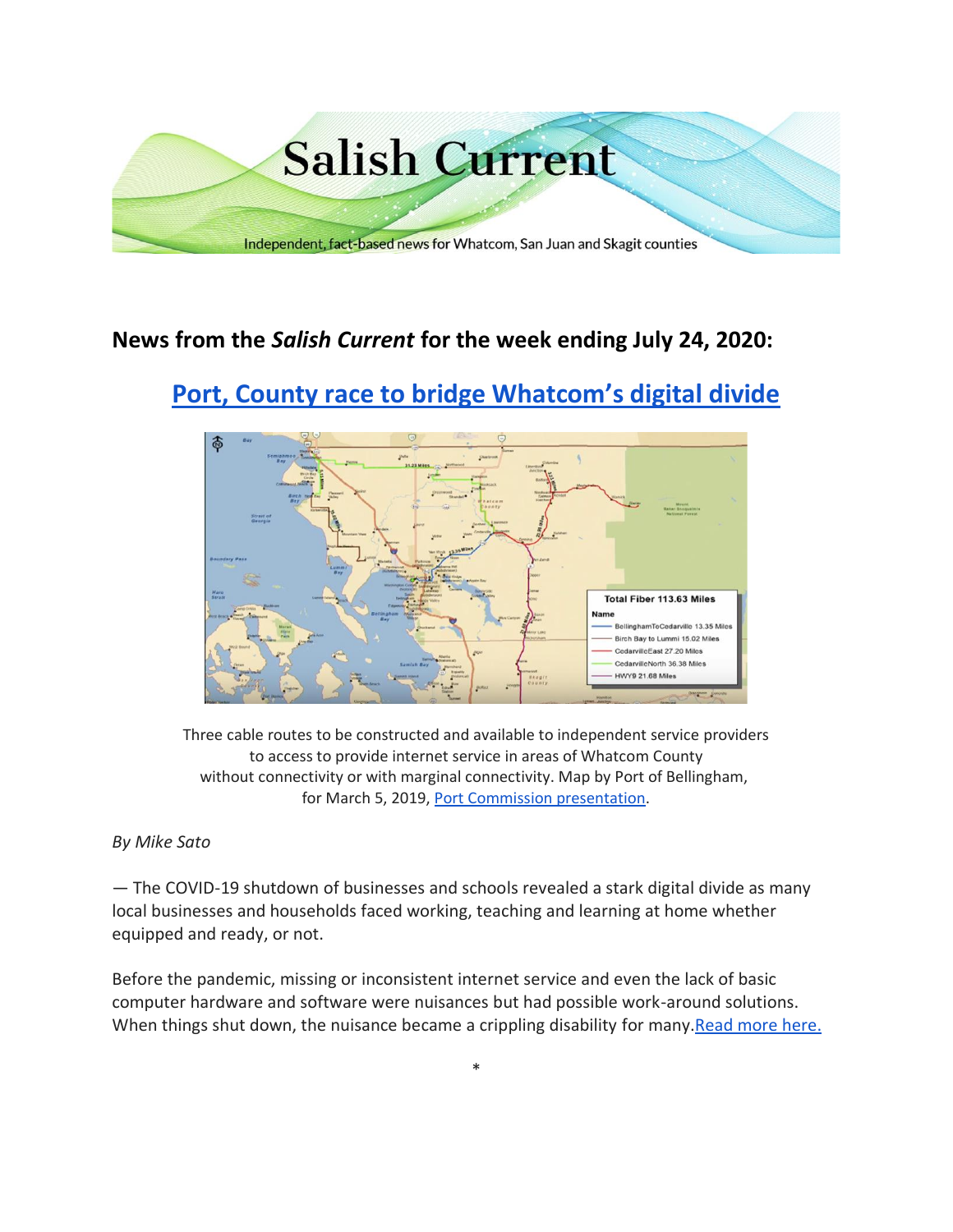# **[No Whatcom vote this November](https://salish-current.org/2020/07/24/no-whatcom-vote-this-november-on-increasing-port-commission-members/) [on increasing Port commission members](https://salish-current.org/2020/07/24/no-whatcom-vote-this-november-on-increasing-port-commission-members/)**

#### *By Mike Sato*

— Port of Bellingham commissioners took no action at their July 14 meeting on allowing Whatcom County voters to decide whether to expand the commission to five members from the current three, effectively closing the issue for now. To be on the ballot this November, the commission would need to have enacted a resolution by Aug. 4. The commission's next regular meeting is Aug. 11. [Read more here.](https://salish-current.org/2020/07/24/no-whatcom-vote-this-november-on-increasing-port-commission-members/)

> *\* Salish Current affirms its commitment to work for truth, justice, equality and healing for all people. #SayTheirNames #BlackLivesMatter #NoJusticeNoPeace*

> > \* \* \*

## **News from around the region**

#### **Health & Safety**

- Erika Lautenbach, Whatcom County Health Department Director, reported that over the past two weekends, 1,814 people were tested for COVID-19 using the Bellingham drive-thru facility, with Saturday, July 21, being the largest number of people. [\(Bellingham City Council 7/20/20 meeting draft minutes\)](https://meetings.cob.org/Meetings/ViewMeeting?id=2267&doctype=3) According to the Health Department, the four days of free testing cost approximately \$126,000 and that cost was too much. [\(Bellingham Herald\)](https://www.bellinghamherald.com/news/coronavirus/article244443877.html)
- Retired BC boaters tracked as many as 100 US pleasure boats in June stopping at marinas, sometimes for days, in violation of COVID-19 restrictions. [\(Vancouver](https://vancouversun.com/news/local-news/covid-19-u-s-vessels-docking-in-canadian-waters-against-border-rules-say-b-c-boaters)  [Sun\)](https://vancouversun.com/news/local-news/covid-19-u-s-vessels-docking-in-canadian-waters-against-border-rules-say-b-c-boaters) Two U.S. boaters in BC waters on July 10 were fined under the Quarantine Act — one person claiming to be en route to Alaska, another a whale watching vessel [\(CBC\)](https://www.cbc.ca/news/canada/british-columbia/rcmp-quarantine-act-fines-1.5658193) As the USCG, RCMP get serious about enforcing border, whale watch boats are on notice [\(Times Colonist\)](https://www.timescolonist.com/news/local/whale-watching-outfits-warned-on-border-bending-1.24175630)

#### **Education**

- Western Washington University plans to begin fall with a mix of online and in-person classes. Some students who signed rental leases in the spring are stuck with paying for housing they no longer need. [\(KING\)](https://www.king5.com/article/news/health/coronavirus/wwu-student-stuck-paying-for-an-apartment-he-doesnt-need/281-9934a0b2-74dc-4e3c-b069-9e41d0d68db5)
- What will Western Washington University on-campus housing be like when fall quarter begins? It's uncertain. [\(Western Front\)](https://www.westernfrontonline.com/2020/07/19/fall-2020-what-will-wwu-housing-look-like/)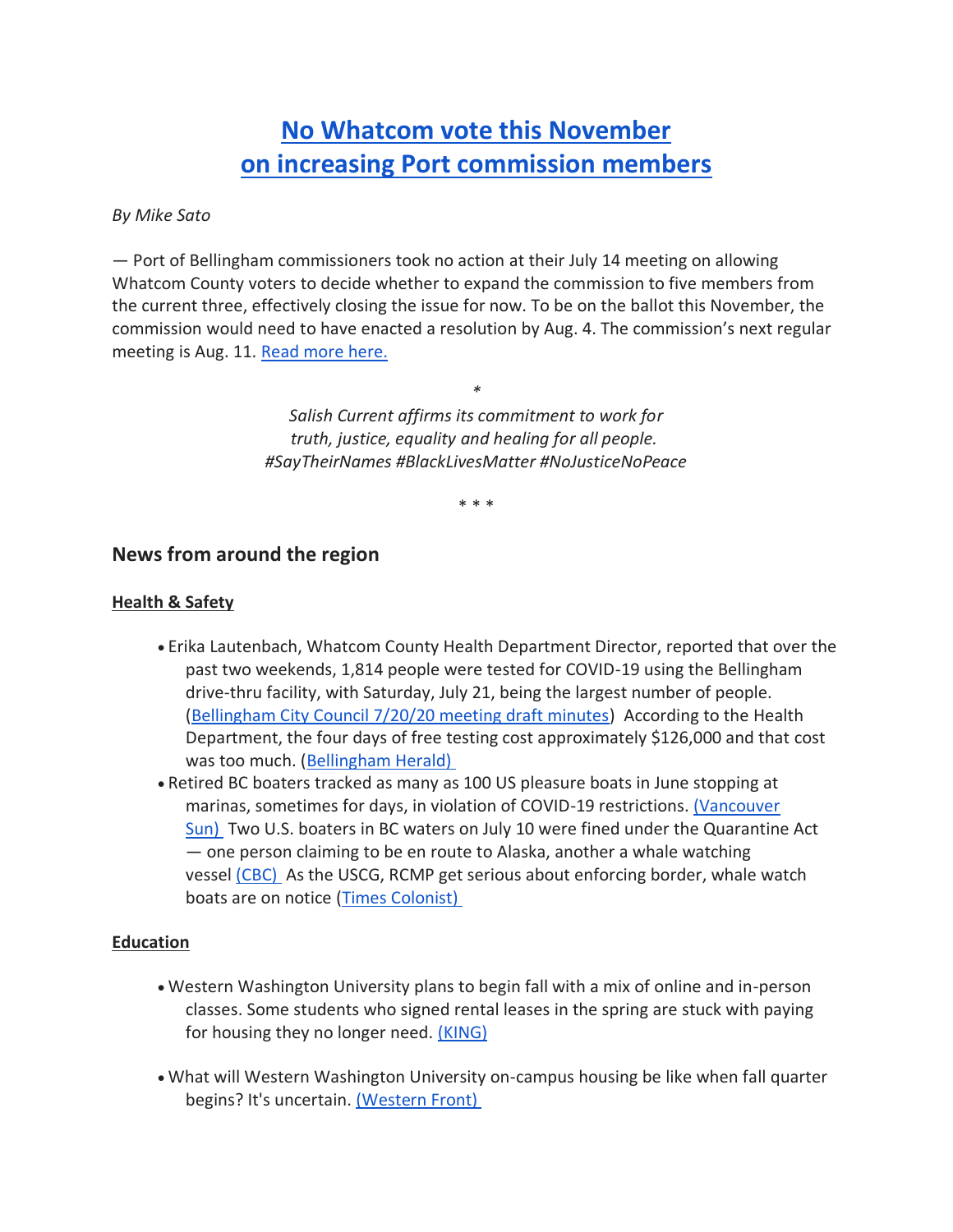#### **Government**

- Living in the border community of Point Roberts has been like likened to living under "house arrest" due to pandemic restrictions by Point Roberts' fire chief Christopher Carleton who has appealed to President Trump and Prime Minister Trudeau for relief. His plea has been supported in a letter signed by Whatcom County executive Satpal Sidhu and the mayors of Bellingham, Lynden, Ferndale, Blaine, Nooksack, Everson and Sumas and sent to Governor Jay Inslee, Senators Maria Cantwell and Patty Murray, and U.S. Representatives Suzan DelBene and Rick Larson. [\(All Point Bulletin\)](https://www.allpointbulletin.com/stories/fire-chief-article,11057)
- The San Juan County Council will hold an online public hearing on July 25 at 9:15 am to take public testimony on the proposed marijuana production and processing development regulations. The public comment period is open from July 29 through August 25. [\(Orcas Issues\)](https://orcasissues.com/county-council-sets-public-hearing-on-marijuana-regulations-for-august-25/)
- City of Bellingham: Bellingham City Council will meet next on Aug. 24 at 7 pm.
- Whatcom County: Whatcom County Council will meet next on Aug. 5 at 7 pm.
- Port of Bellingham: Port of Bellingham Board of Commissioners will meet next on Aug. 11 at 4 pm.

#### **Nature**

- After decades of debate and nearly four years of construction, the \$775 million Victoria Capital Region tertiary sewage treatment plant will be operating by December 31. [\(CTV News\)](https://vancouverisland.ctvnews.ca/775m-greater-victoria-sewage-treatment-plant-nears-completion-1.5027568?fbclid=IwAR2KXX4mS2M2tw9V7__P4WuTTc_5YMxBpS1llkknWH-GmVdEChLSWF2icGM)
- A large cougar, also called a mountain lion, was seen prowling a backyard in the city of Bellingham this past weekend and photographed by the folks who live there. [\(Northwest Citizen\)](https://nwcitizen.com/entry/cougar-inside-bellingham-yard)

#### **Business**

- The Whatcom County border town of Blaine was on the rise until the pandemic hit. [\(NY](https://www.nytimes.com/2020/07/18/us/coronavirus-canada-border-washington.html)  [Times\)](https://www.nytimes.com/2020/07/18/us/coronavirus-canada-border-washington.html)
- Seeds Bistro & Bar, Whitey's BBQ & Catering, Pelindaba Lavender, Les Femmes, Indigo Stitch, Cottons, La Conner Sweet Shoppe, the LUX Art Center and Bears 'N Friends these LaConner businesses close because of the pandemic. [\(Skagit Valley](https://www.goskagit.com/news/business/la-conner-downtown-losing-nine-businesses/article_bb925ff7-461c-5f50-ab0f-beb88aa864ed.html)  [Herald/paywall\)](https://www.goskagit.com/news/business/la-conner-downtown-losing-nine-businesses/article_bb925ff7-461c-5f50-ab0f-beb88aa864ed.html)